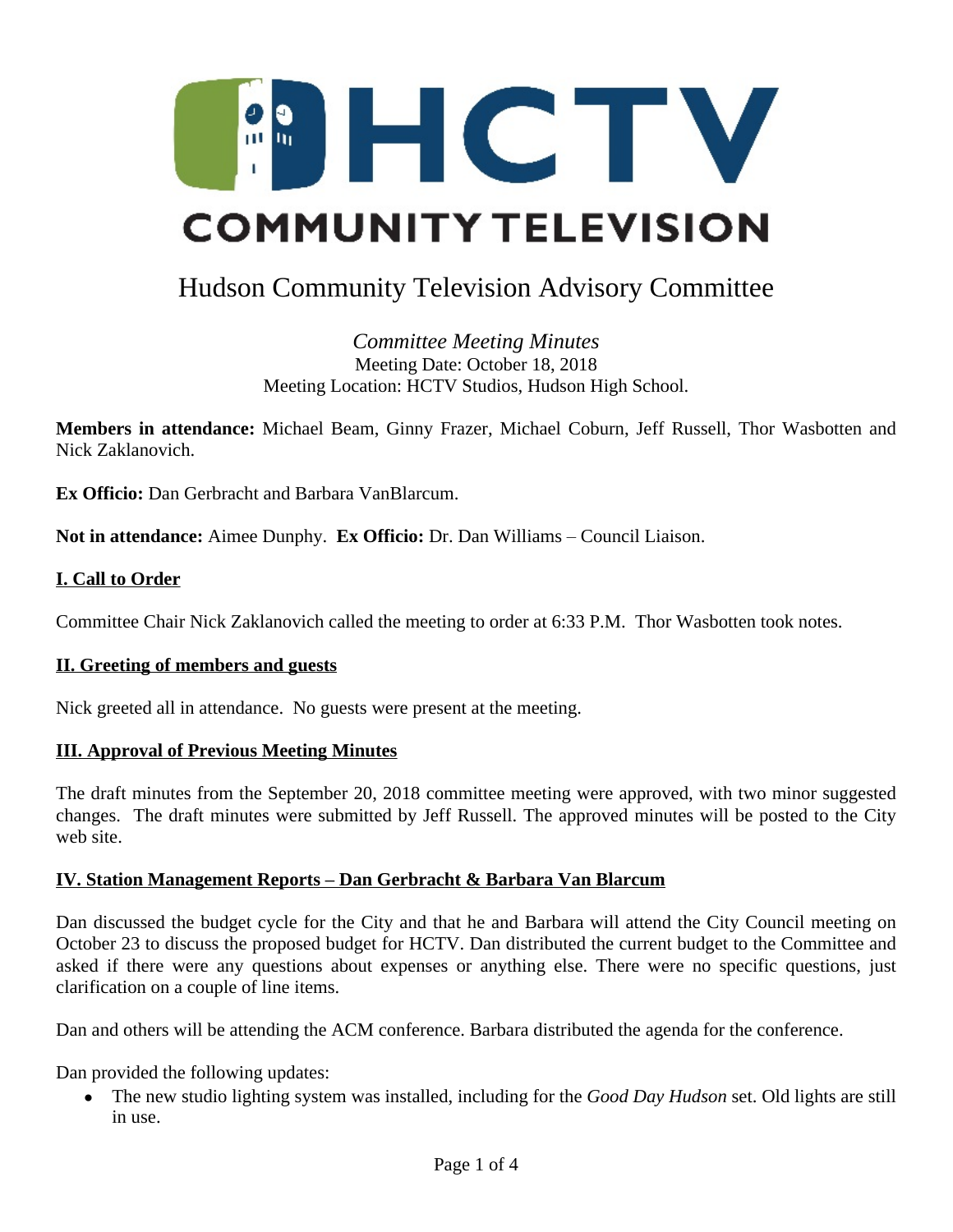- Carousel digital signage system has received approval from Finance. Waiting on City Manager approval, which should happen soon.
- HCTV received new cinematography equipment, including a new camera, which is already in the field and being used. It is a documentary camera that produces both stills and video.
- HCTV recently shot a Suburban Sit video. To be released when it is finished. Barbara mentioned the City is trying to produce more videos of local business to introduce those business and owners to the community. For the Suburban Sit video, there is a possibility of HCTV being able to borrow furniture from the store for use on sets.
- This weekend, Dan will shoot a walking tour with Liz Murphy in downtown Hudson. There is hope that HCTV will be able to do the same with walking tours managed by the Hudson Library, but that has not yet happened beyond one recording in 2017.
- HCTV recorded a video for "Coffee with a Cop" day to introduce the new Hudson police chief, Perry Tabak.
- HCTV recorded a salt shed construction video that highlighted the new salt shed and bus garage. City wants to do more updates on construction projects. Distributed on social media.
- Working on a fire prevention video for grant work the City is putting together. Do not know a lot of details, but the script should be available soon.
- There is a list of basketball games HCTV will need help producing. Could be more games scheduled based on number of people who can volunteer to help. Football season has been wonderful – typically more volunteers than staff. Some of the football coverage will be submitted to community access awards through the Alliance for Community Media.
- Many City offices are scheduled to make the move to the new Hudson City Hall in March or April. City had a party for City employees at the new facility. The City would like all meetings to be held at the new facility. Dan is putting together an equipment plan for the new facility to record meetings. There will be monitors in the lobby so that HCTV will be more prominent.
- All City employees completed customer service training based on a priority of improving customer service in Hudson for both services and the public.
- City is getting a new phone system. HCTV's phones will be changed in the next few weeks.
- City Council is working on a board and commission handbook, which will affect all committees, including HCTV. It will contain guidelines and other materials that are intended to help anyone who serves on committees in Hudson. All committee members are reminded that they should also read the City's employee handbook, which provides additional guidelines and rules for anyone who serves on committees.
- At the November meeting, the staff of HCTV is requesting that the Committee include on the agenda an item that includes going into Executive Session at the end of the regular meeting to hear from Will Ersing, head of Velocity Broadband, to discuss funding of HCTV.

Ginny mentioned that she would like to request that the HCTV Advisory Committee meetings remain in the HCTV studio.

Barbara mentioned that October has been a slower month for public access but that the station had been busy. She provided the following updates:

- The producer of *Appreciology* has come in twice to update the show.
- HCTV produced the distinguished alumni awards at both the pregame of a football game and then the following morning.
- Social Media Safety event was recorded and aired.
- Parade of Bands was recorded and aired, and HCTV received video from Aurora about their own band event. This video included drone footage. Dan mentioned that HCTV is not allowed to use footage from drones. The Committee asked why can't the station show drone footage in content produced by the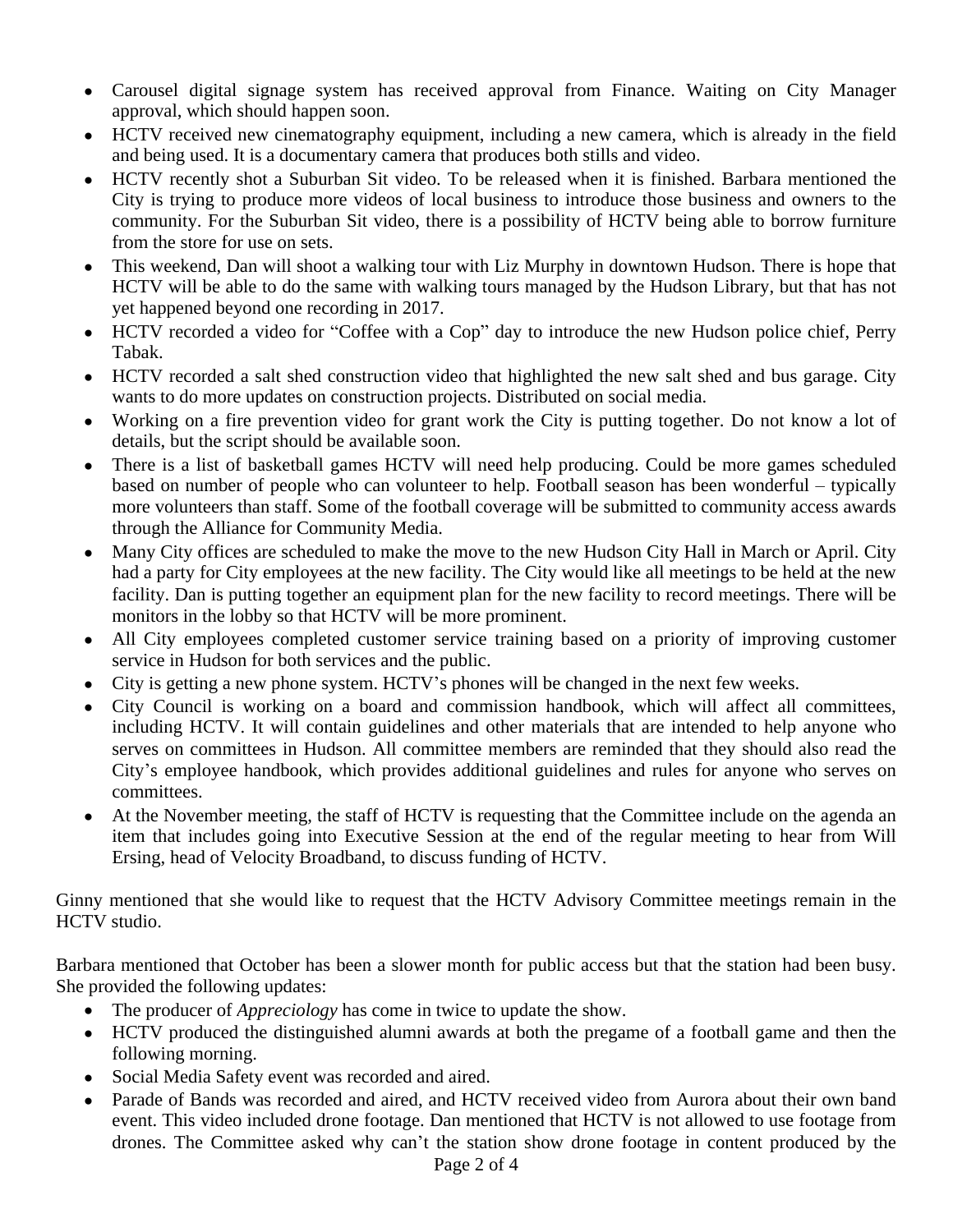station if it is shot by someone not affiliated with the station. The Committee would like the station to consult further with the City for clarification.

- Recorded the Hudson Women's Club talk with Jane Howington.
- Recorded *Hudson Cooks* program.
- Recorded Hudson Community First program on school safety.
- Hudson Community First is bringing in an anti-bullying speaker to the middle school. HCTV will record it.
- David Kirkpatrick, former head of Paramount Pictures and graduate of Hudson High School, will speak at the high school and HCTV will record.
- Concerts are coming up in December. Volunteers will be needed.
- Other events were mentioned, some based on public input.

## **V. HCTV Event Coverage Credit Announcement Update**

Nick introduced this update and asked if anyone had any thoughts about the announcement created by Jeff and modified by Dan that allows mention of HCTV at City, school and community events. Dan mentioned that we should send people to our website, not the Vimeo page since the url can be changed by Vimeo at any time. Some discussion regarding how this announcement will be distributed. The station will manage this process – for example, when HCTV is going to record an event, the station can ask the event organizers can read the announcement. Dan and Barbara will complete the rest of this initiative.

## **VI. New Access Program Ideas, Previous Meeting Follow Up & Once Around - All**

Jeff asked if there is a registration fee for the ACM conference. Dan said the registration is online or in person and Jeff can get the discounted rate but not be reimbursed by the City. Nick said he plans on attending again.

Barbara asked Ginny about business cards that Ginny has designed to increase recognition of HCTV. Ginny mentioned that she wasn't sure whether the business card initiative should be part of Friends of HCTV or the Committee meetings. Ginny and Barbara will continue to work on the wording on the cards.

Michael Coburn expressed his appreciation for serving on the Committee and announced that he will step down at the end of his current term on the Committee.

Ginny recommended that there be a regular agenda item on each of the agendas of Friends and the Committee to update the other group. The Committee supported this idea.

Ginny mentioned that there is a new scholarship at the high school sponsored by Friends of HCTV. Students will have to volunteer 10 hours of service to HCTV, among other requirements, to be eligible for the scholarship. More information is on the Friends of HCTV website. Potential for a PSA produced by Friends and HCTV to get the word out.

Dan responded to a question about having a calendar for volunteer opportunities. Dan said that is not possible at this time with the two calendars they manage now. Instead, he offered a solution that would use Constant Contact via email. There was some discussion about using a spreadsheet instead of a calendar to help with understand what is needed.